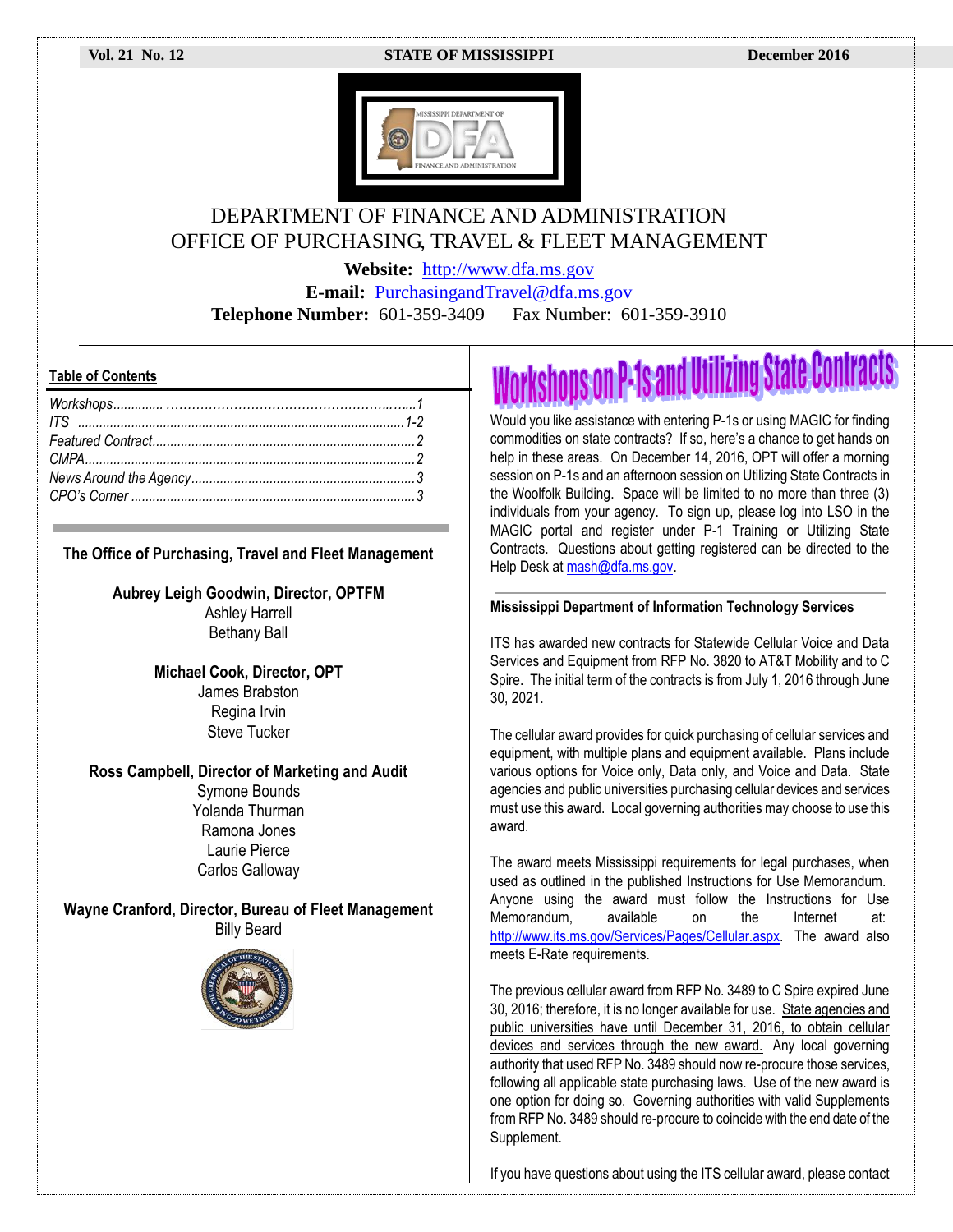### **PURCHASING NOTES-DECEMBER 2016**

Paula Conn at (601) 432-8046 or [cellular@its.ms.gov,](mailto:cellular@its.ms.gov) or the ITS Procurement Help Desk at (601) 432-8166 or [isshelp@its.ms.gov.](mailto:isshelp@its.ms.gov)



**Commodity**: Modular Panel Systems with Metal Connecting Mechanism, Modular Panel Systems with Synthetic Connecting Mechanisms, and Free Standing Partitions, All Types, Stock Sizes.

**Type of contract:** This is a Negotiated Contract. This means that a State Agency can negotiate the best price from the manufacturers on contract. Negotiated contracts are convenience contracts and serve to establish a maximum price that can be paid for any item covered by the contract. Negotiated Contracts are established based on proposals received from many manufacturers. These proposals are evaluated with contracts being awarded to all manufacturers whose prices are comparable. These contracts may be used by any agency. State Agencies may buy from any of the Contract Manufacturers listed or State Agencies may purchase the items(s) from a non-contract vendor provided they follow the applicable procedures set forth in Section 31-7-13 of the Mississippi Code 1972 and that the price shall not exceed the negotiated contract price. This contract was developed to give the State Agencies and Governing Authorities the best sources of selection for their need(s).

### **Dates of Contract:November 1, 2016 through October 31, 2017**

**Contract Spend:** The contract spend for the 2015-2016 contract period was \$3,009,641.21.

**Vendors on Contract**: There are currently ten (10) vendors offering a variety of products mentioned above. The best way to view products and compare prices among the vendors is to access the following link: [http://www.dfa.ms.gov/dfa-offices/purchasing-travel-and](http://www.dfa.ms.gov/dfa-offices/purchasing-travel-and-fleet-management/purchasing-and-travel/state-contracts/d-e-f/furniture-panel-systems/)[fleet-management/purchasing-and-travel/state-contracts/d-e-f/furniture](http://www.dfa.ms.gov/dfa-offices/purchasing-travel-and-fleet-management/purchasing-and-travel/state-contracts/d-e-f/furniture-panel-systems/)[panel-systems/](http://www.dfa.ms.gov/dfa-offices/purchasing-travel-and-fleet-management/purchasing-and-travel/state-contracts/d-e-f/furniture-panel-systems/)

**Contract Analyst**: Regina Irvin, [Regina.Irvin@dfa.ms.gov.](mailto:Regina.Irvin@dfa.ms.gov) 





| Dates               | Location                       |
|---------------------|--------------------------------|
| January 10-12, 2017 | <b>Woolfolk Annex Building</b> |
| March 28-30, 2017   | <b>Woolfolk Annex Building</b> |
| May 9-11, 2017      | <b>Woolfolk Annex Building</b> |

## CONGRATULATIONS TO THE NOVEMBER 2016 CMPA GRADUATES



*Carol Allgood, Supreme Court Jordan Barber, ITS Valerie Brown, DOR Ashley Butts, MDCPS Deidre Edwards, USM Steve Fisher, MSDH Alice Gorman, Cornerstone Monique Hopkins, ITS Shauncey Hunter, MDHS Sonja Kittrell, BRC Brian Lewis, MDCPS Pamela Mitchell, DEQ Dip Paul, MDOT David Pitcock, DFA Michelle Smith, ITS April Tolible, UMMC Patricia Welsch, UMMC Ronnie Wooten, Medicaid*

**PAGE 2**